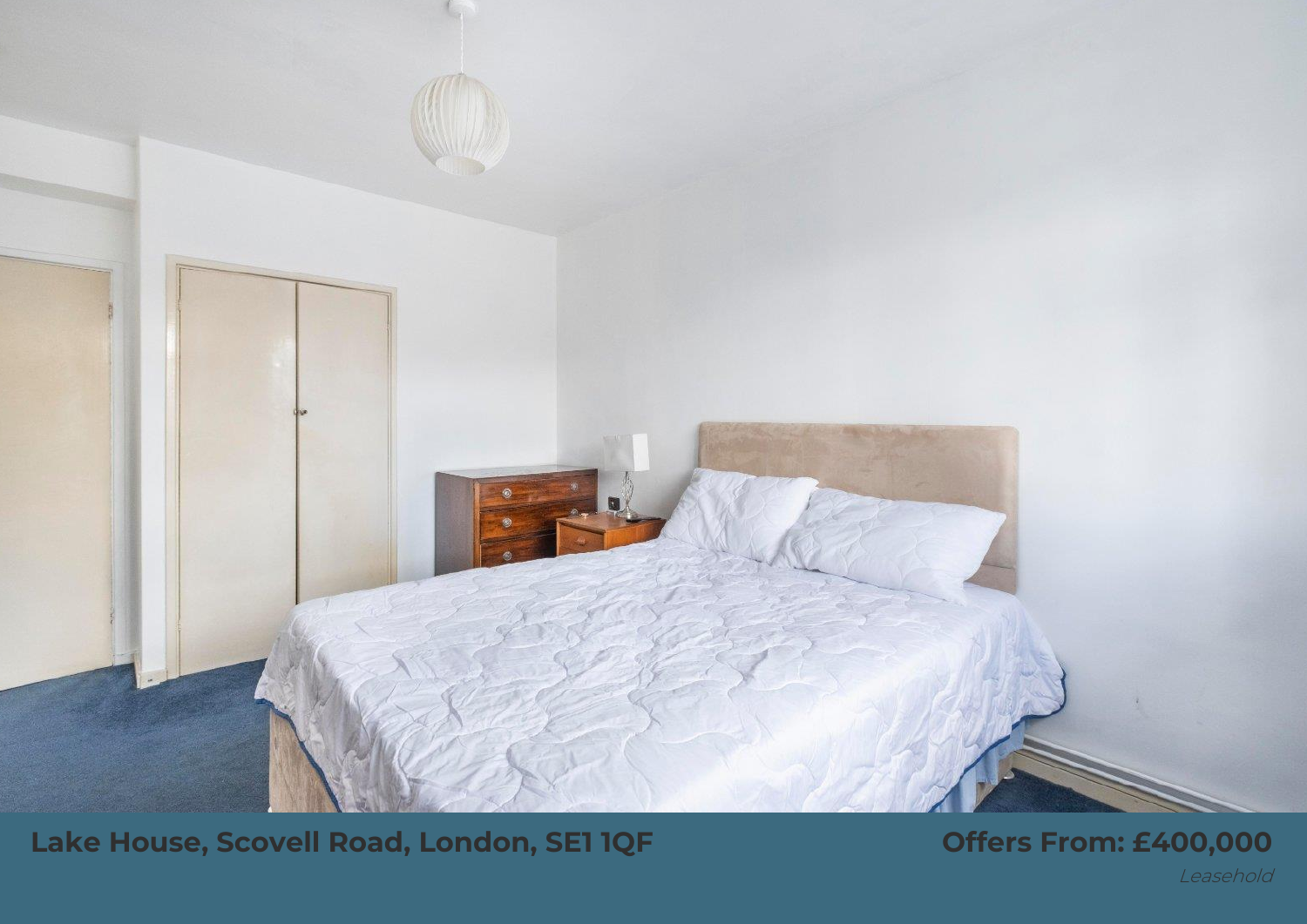# **Lake House, Scovell Road, London, SE1 1QF**

With only one neighbour on this level, the apartment has an enviable position at the top of the building, ensuring sunlight is maximised.

To the front of the property is the kitchen, finished in a neutral white and with space to accommodate a table and chairs to "eat in", although there is scope to extend the kitchen cabinetry if one is a keen cook and wants even more preparation space!

A freshly painted bathroom, with its own window for ventilation neighbours the room and presently has a full sized bath with an overhead shower, but a luxury walk-in shower could easily be swapped in, if desired.

There are two bedrooms. The smaller bedroom benefits from built in wardrobes and can accommodate a double bed, but would also make a superb office space when working from home. The oversized master bedroom enjoys a south facing aspect, a wall of built in wardrobes and ample space for a king-sized bed at the very least. This luxuriously sized room really is fit for a King!

The living room has access to a private balcony and easily accommodates a multi person dining table and numerous seats to lounge in, providing a great space to entertain and ensuring there is still space to dine even if the kitchen is reconfigured. Finally, the flat also has a storage room on the ground floor and the ability to get a resident's parking permit.

Lake House is in a quiet side road but superbly connected for modern day living. Local amenities include a supermarket, barbers and florist but we have to mention Terry's Cafe; if you have not been, you MUST try this! Mercato Metropolitano also offers a foodie's haven!

Grab a coffee and head towards the River to take in the sights. The flat is ideal for those who wish to commute on foot to the City but transport links are superb, with bus, rail and tube options all close by.

- Leasehold
- Top Floor
- Private Balcony
- Reasonable Service Charge
- Quiet Position
- Close to Transport Links
- Easy Access to City
- Blank Canvas to Make Your Own!

### Approximate Gross Internal Area 632 sq ft - 59 sq m



#### **PINK PLAN**

Although Pink Plan Itd ensures the highest level of accuracy, measurements of doors, windows and rooms are annroximate and no responsibility is taken for error, omission or misstatement. These plans are for representativ purposes only as defined by RICS code of measuring practise. No guarantee is given on total square footage of the<br>property within this plan. The figure icon is for initial guidance only and should not be relied on as a bas ightnoy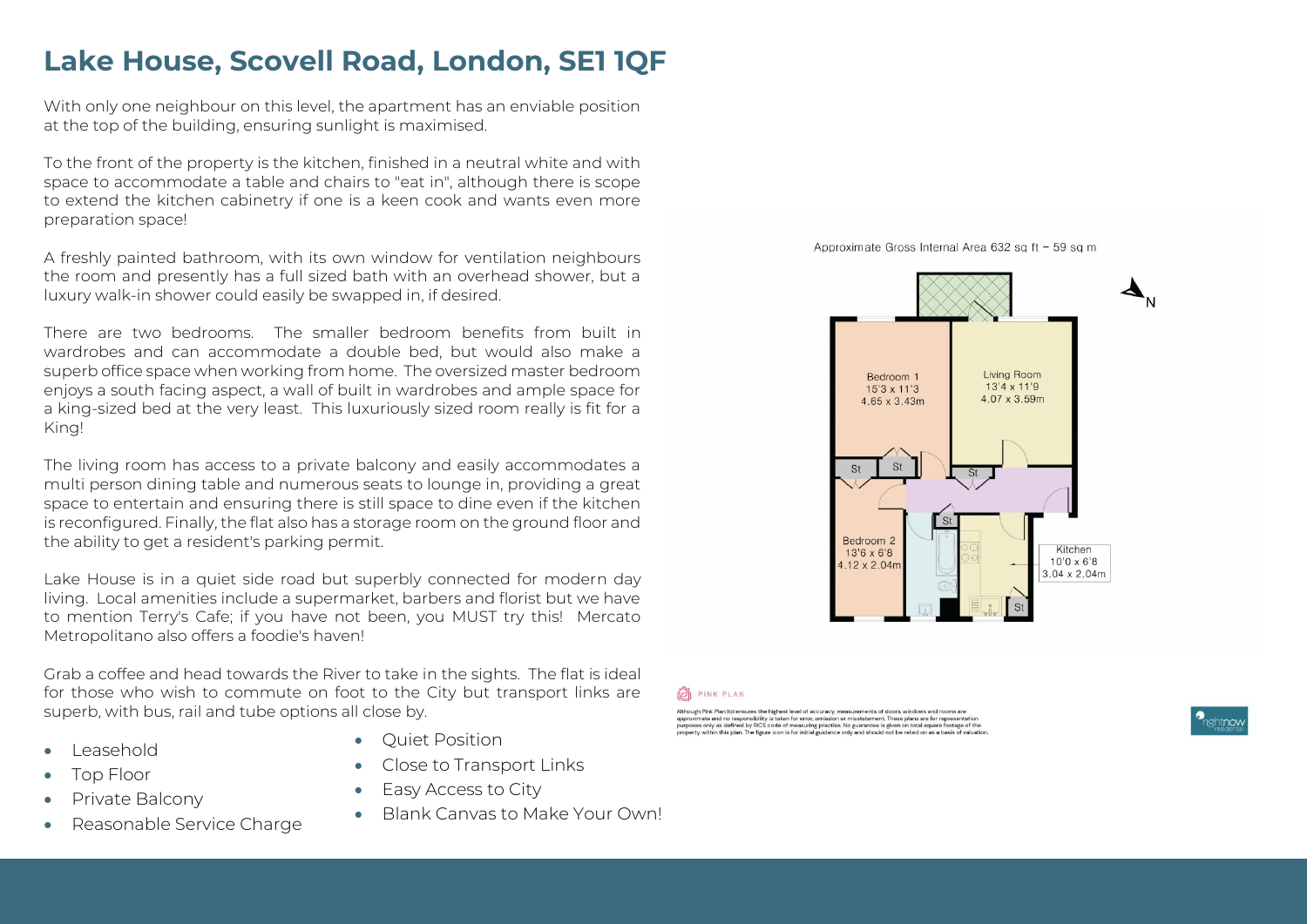